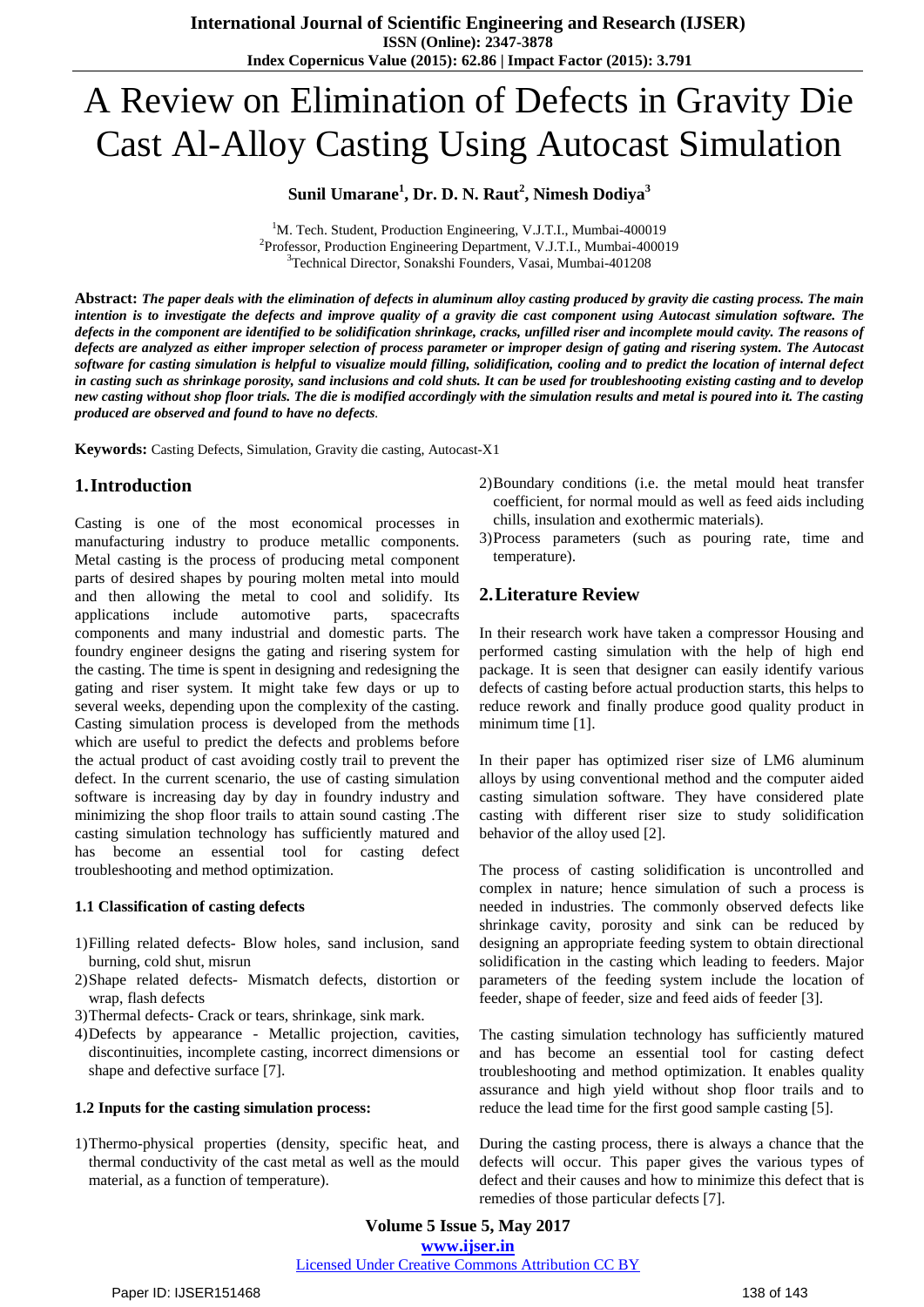The objective is to design the method system, optimize it with the help of simulation and minimize the cumulative total cost consumed in changing of machine set-up. The simulation model is prepared to assess the set-up cost of every possible combination of the orders. It is necessary to describe briefly the Computer Applications in Simulation of Metal Casting Process [10].

## **3.Casting Simulation**

#### **3.1 When is the simulation Necessary**

Die Casting simulation should be used when it can be economically justified for at least one of the following reasons:

- **Quality Enhancement** by predicting and eliminating internal defects like porosity.
- **Yield Improvement** by reducing the volume of feeders and gating system per casting.
- **Rapid Development** of new casting by reducing the number of foundry trails.
- **Quality improvement** reduces the (avoidable) costs associated with producing defective castings, including their transport, and warranty or penalties.
- **Faster development** of castings through virtual trials eliminates the wastage of production resources, and improves the rate of conversion from enquiries to orders, giving foundries an opportunity to select higher value.

Casting simulation software can predict where and what defects might occur in a casting so the time and material used in the trail stage may be reduced. The casting simulation programs consider the thermo physical data of the alloys and suitable boundary conditions data as an input and helps in predicting the defects by observing temperature distribution or hot spot in the castings. Few casting simulation methods are mentioned below:[6]

- 1) Numerical Approach
- A) Finite Element Method (FEM).
- B) Finite Difference Method (FDM).
- 2) Geometrical Approach
- A) K- Contour Method
- 3) Computer Wave Front Analysis.
- A) Pour-out Method
- B) Cubic spine Functions.
- 4) Mesh-less Analysis
- 5) Grid Based Simulation System

## **3.2 Steps involved in Autocast-X1 Simulation**

- 1. Solid model a cast part and save it as a .STL file.
- 2. Browse and upload the casting model file.
- 3. Wait till the simulation results are displayed
- 4. Identify hot spots. Decide feeder size and location
- 5. Model the part with feeder and save as a .STL file.
- 6. Simulate again and check the location of hot spots.
- 7. If hot spot are not shifted inside feeders repeat 4-6.

#### **3.3 Major stages in Casting Simulation and Optimization**



**Figure 1**

## **4.Details About Casting Part**



#### **4.1Steps in gravity die castings**

- 1) Melting of Aluminum
- 2) Degassing
- 3) Preheating of die
- 4) Coating of die
- 5) Clamping of die
- 6) Pouring of molten metal
- 7) Cooling and solidification
- 8) Cleaning and inspection

**Volume 5 Issue 5, May 2017 www.ijser.in**

Licensed Under Creative Commons Attribution CC BY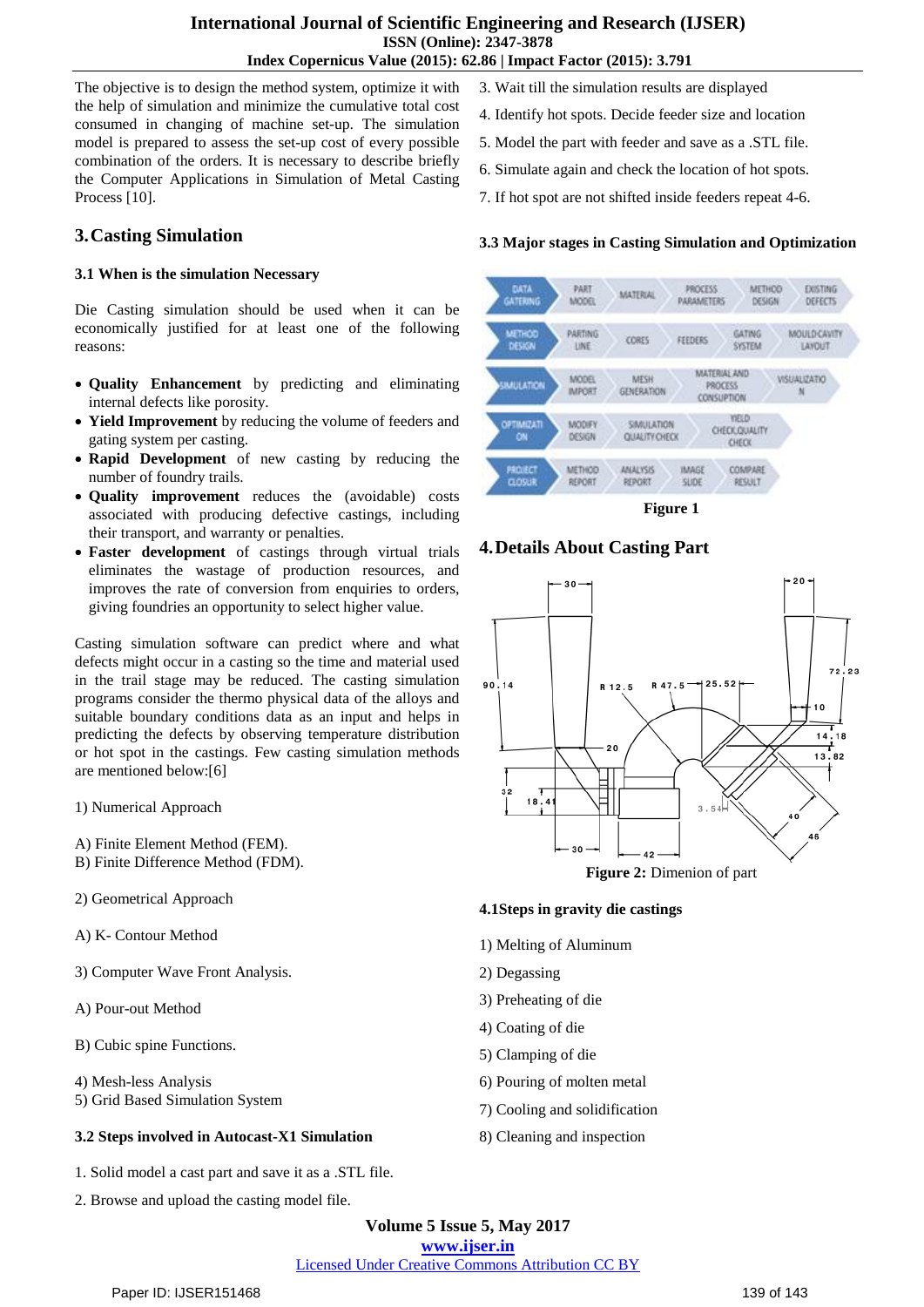#### **4.2 Dimensional details for casting part of die**



**Figure 3:** Dimensions of core



**Figure 4:** One part of the mould



**Figure 5:** Second part of the mould

## **4.3 Casting Materials**

The chemical composition of LM6 (Al-si12) aluminium alloy is given in the table. Large quantities of sand and permanent mould casting are made from alloys such as LM6 and LM25. Aluminium –Silicon alloys have high fluidity because of the presence of relatively large volumes of the Al-Si eutectic. The advantages of Al-Si alloy castings are high resistance to corrosion, good weld ability and also silicon reduce the coefficient of thermal expansion virtually.

| <b>Material Type</b> | Silicon % | Aluminium % |
|----------------------|-----------|-------------|
| LM-6                 | $10-13$   | 85-86       |
| $M-25$               | 6-7       | 92-92.5     |



**Figure 6:** Defective casting part



**Figure 7:** Defective casting part



**Figure 8:** Defective casting part

# **5.Methodology**

The actual production is difficult due to casting are associated with many defects. To produce good quality casting are essential to identify, understand the causes for the defects, find the remedies and work on it to eliminate them. Defect in the produced component are identified as solidification shrinkage, cracks, unfilled riser and incomplete mould cavity. Hence to eliminate these defects and produce quality castings, the experimental trails are to be performed either by varying the process parameter like pouring temperature , pouring time, alloy type and preheat temperature ;or by redesign the gating and risering system; or maybe both.

## **5.1 By changing process parameters**

In this stage the casting are produced by changing the process parameter to check whether the defects are eliminated. The gravity die casting process parameters includes pouring temperature, Preheat temperature, Pouring time, Melt holding

**Volume 5 Issue 5, May 2017 www.ijser.in** Licensed Under Creative Commons Attribution CC BY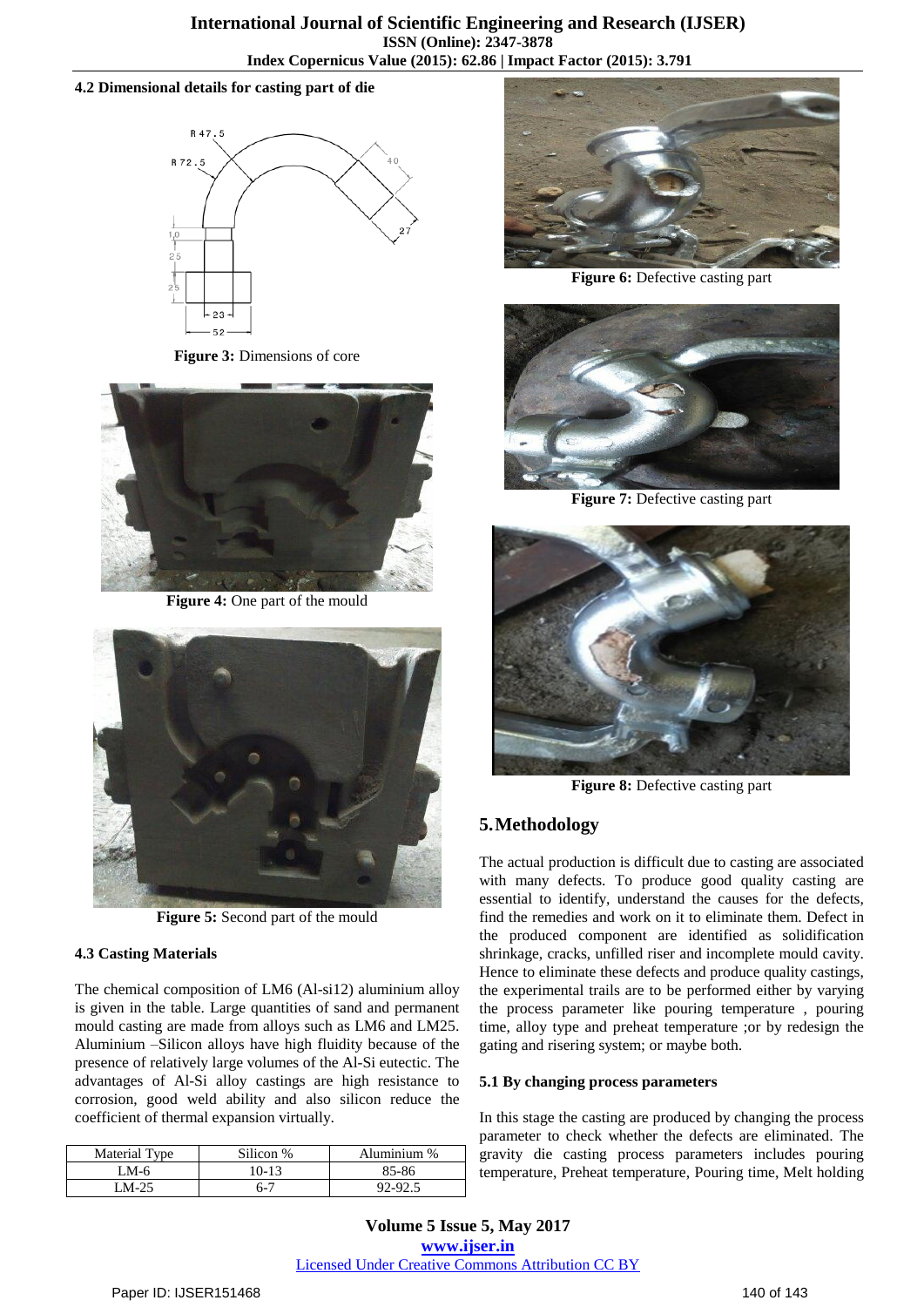time, Degasification time, Die coat material, Pouring velocity and Die coat thickness.

Pouring temp varies from 650 to 800 degree Celsius. When we pour the Al-alloys then fluidity is completely dependent upon pouring temperature. The growth rate of fluidity above 735 degree Celsius is lower than between 695 to 735 degree Celsius. Preheating in the gravity die casting is done to remove the possibility of formation of temperature gradients. If we increase the preheat temp from the particular range then it may be affect die coating and may create defects like rough surface finish. So normally we preheat the mould up to 200 to 250 degree Celsius Pouring time was approximately 3-5 seconds based upon the shape and size of the casting. The gas used for the degasification is mostly argon and nitrogen which are inert gases. Degassing fluxes are added to remove hydrogen from the molten metal as well as to lift oxides and particles to top of the furnace so that they can be removed. Die coat in the gravity die casting in order to obtain smooth surface finish and to avoid direct exposure of mould to the molten metal in order to avoid direct chilling effect. The material used for die coating is generally calcium carbide and Silicone mixture and graphite. Sometimes sodium silicate + chalk powder is used as a die coat. Die coating in the casting –mould interface is the most important single factor to controlling heat transfer and, hence, it is the greatest influence on the solidification rate and development of microstructure.

#### **5.2 By changing the gating and risering**

Process parameter were varied in the  $1<sup>st</sup>$  stage in order to minimize the defect but it was not that much successful as all the components produced are defective. Therefore in the  $2<sup>nd</sup>$ stage gating and risering system is to be varied and simulated for elimination of defects.







**Figure 11:** Casting part with core



**Figure 12:** Hotspot region



**Figure 13:** Hotspot region



**Figure 14:** Hotspot with gating system



**Figure 15:** Flow Simulation



**Figure 16:** Mould simulation 40%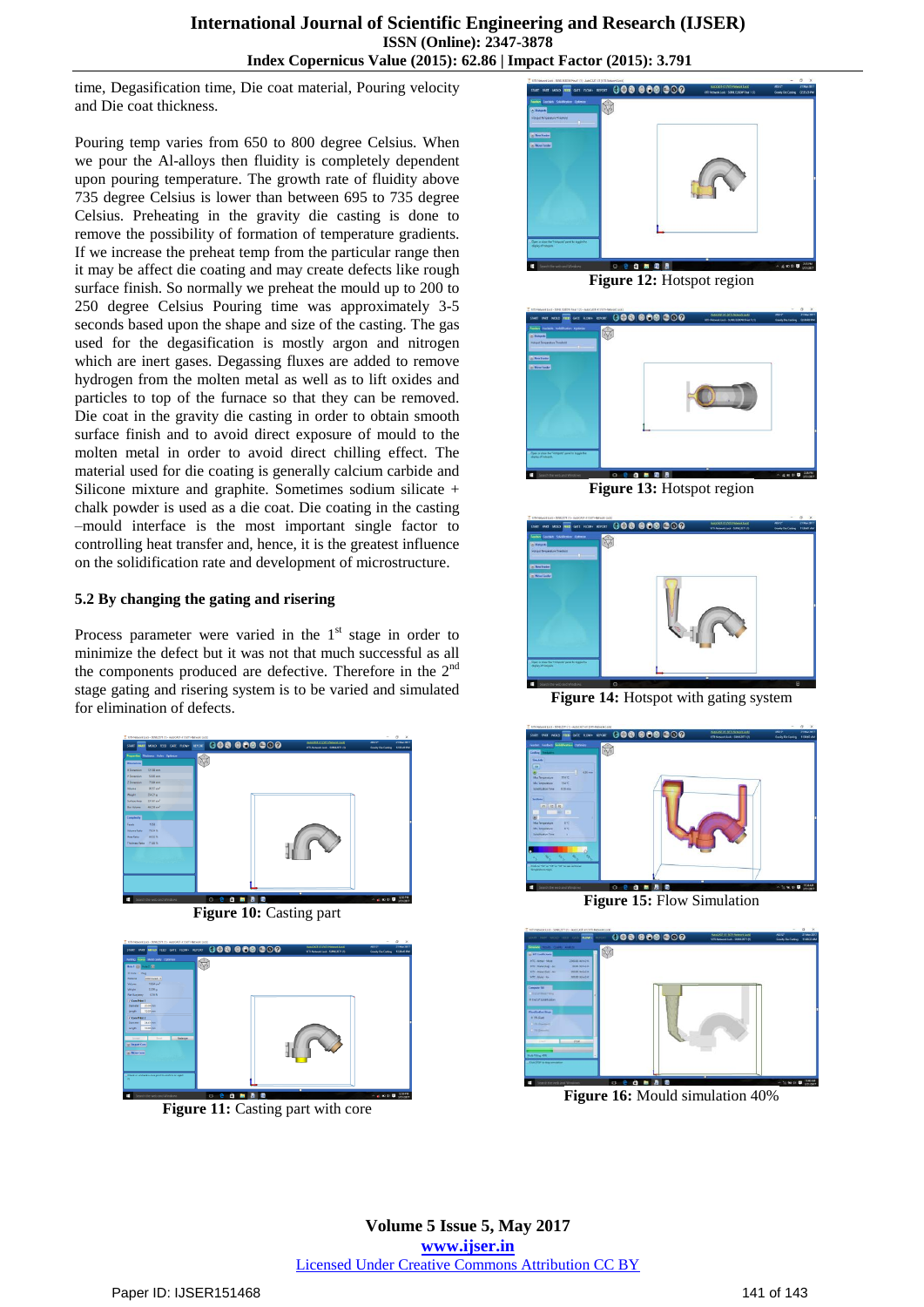

**Figure 17:** Mould simulation 80%



**Figure 18:** Mould simulation 95%



**Figure 19:** Casting simulation 40%



**Figure 20:** Casting simulation 80%



**Figure 21:** Casting simulation 95%



**Figure 22:** Simulation Results

#### **5.3 Advantages of Casting Simulation**

It has been reported that simulation studies can reduce casting defects, manufacturing costs and lead time by as much as 25%. Already, an estimated 1000 foundries (among 33,500 worldwide) are using simulation software to improve their performance and the number of simulation users is steadily increasing.

Some advantages of casting simulation by Autocast-X1 is given below:

- 1)Use of simulation on Autocast-X1 software, traditional gating system of component has changed into new gating system. Cost of new gating system is may be less as compared to traditional gating system.
- 2)Hot spots in the part suggest the proper location of feeder resulting in reduced defects.
- 3)Virtually we can minimize the defects like shrinkage porosity, blow holes, cold shuts, etc.
- 4)The time required is very less as compared to the conventional method of design of modeling. Visualization of mould filling phenomenon makes the process easy to understand to the user.
- 5)Hot spots were easily located where probable chance of occurrence of defect was more [8].

# **6.Conclusion**

Casting simulation has become a powerful tool to predict the location of defects and eliminate them by visualizing mould filling, solidification and cooling. The use of simulation on AutoCAST-X software has caused traditional gating system of component to change into new gating system. Due to simulation on AutoCAST-X software, traditional gating system of elbow component has changed into new gating system. Cost of new gating system is less as compared to traditional gating system. Change in feeder location causes minimization of hot spots. The defects like solidification shrinkage, cracks, unfilled riser and incomplete mould cavity are completely eliminated from the casting. So zero defects casting has become a reality owing to computer aided design of casting, which it is possible produce casting right first time and every time. The time required is very less as compared to the conventional method of design of methoding.